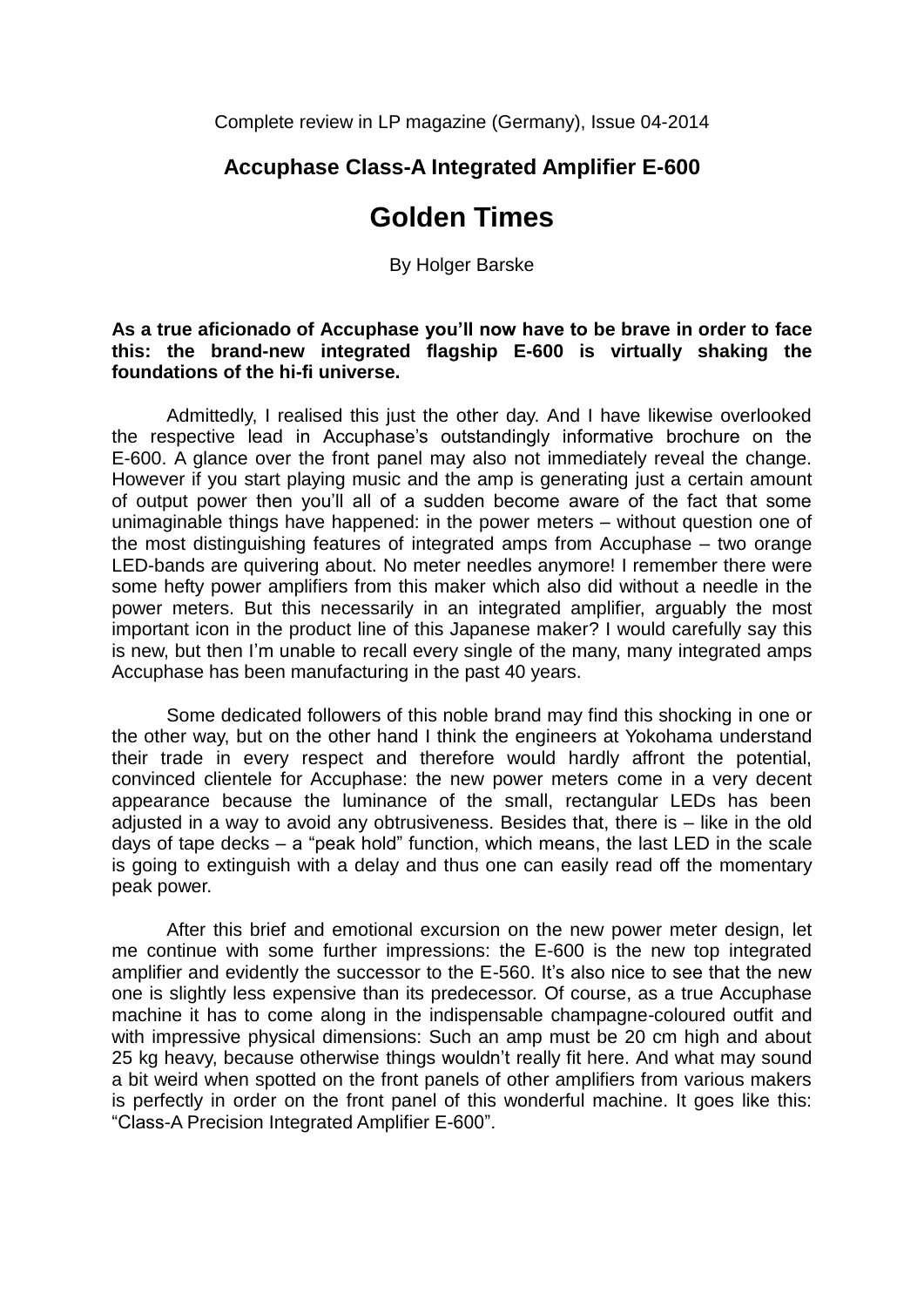That's right, Class-A! Owing to the concept of using high bias for sonic enhancement, the output power is of course limited. Accuphase specifies 30 Watt into 8 Ohm with correct duplication down to 2-Ohm-loads, and according to Accuphase even a 1- Ohm-load could be managed without problems. Our lab however reports some alternative measured values, namely 60 Watt into 8 and a good 100 Watt into 4 Ohm. Having employed Class-A also means to allow an increased power consumption which in case of the E-600 is 160 Watt during idle operation. This speaks for Class-A-operation over a wide range of modulation, yet the amplifier will eventually switch to Class-B mode.

The E-600 conveys the comforting security of a bomb-proof command centre. In order to cope with this pretension its maker has donated all the functions and features that make an excellent integrated amplifier: six unbalanced (RCA; one configured as tape-loop) and two balanced inputs (XLR). Then we find connector jacks for preamp output and amplifier input, whereby both are likewise available in balanced and unbalanced configuration. Last but not least we have two sets (A/B) of very solid speaker terminals, which can be switched of course. Like Accuphase's other integrated amps (and pre-amplifiers) the E-600 is equipped with two so-called "option board installation slots" at its rear panel. The purpose is to expand the inputs of the pre-amp stage according to one's specific needs. For its top-integrated Accuphase can offer the following boards: digital input board *DAC-40*, analogue disc (vinyl!) input board *AD-30* and line input board *Line-10*.

In spite of its complexity: those of you who in the seventies and eighties had already been dealing with big integrated amplifiers will easily get accustomed to the E-600, and – mark my words – will have a lot of fun, too. The reason is that there are simply no half measures or shortcomings. This amp in its diversity does all it is requested to do with stunning precision. Nothing gets stuck, nothing crackles. Each switch, button or knob is exactly doing the job it has been made for. In all fairness I must add however that this excellence I also encountered not long ago in the "entrylevel" E-260. But that's Accuphase as its best!

Volume is adjusted with an unbelievably smooth feeling via the unique rotary knob on the right. The mechanics behind this knob have recently been refined and I consider it a good example for the extreme efforts the Japanese have taken even for seemingly incidental details. Tone controls? You bet! And they are switchable, of course. The power meters and the numeric display (dB) for volume level may be switched off separately so that in the end there is merely the decently green Accuphase logo and an LED still being lit. For the first time one will discover a LED dubbed "USB" among the function LED indicators. It's for the new DAC-40 option board which comes equipped with a USB input.

As to other technological aspects, Accuphase has once again gone through a gentle evolution. The AAVA volume control – tried and tested for quite a few years now – has been upgraded in so far that certain components of the circuitry have been doubled in parallel configuration in order to achieve a still better signal-to-noise ratio. This extremely elaborate circuitry divides the input signal into multiple weighted currents whereby in the next step the currents are added again according to the position of the volume knob. Well, as far as I know, to this date no other audio manufacturer has dared to cope with this task. In the power stage there are 2 x 3